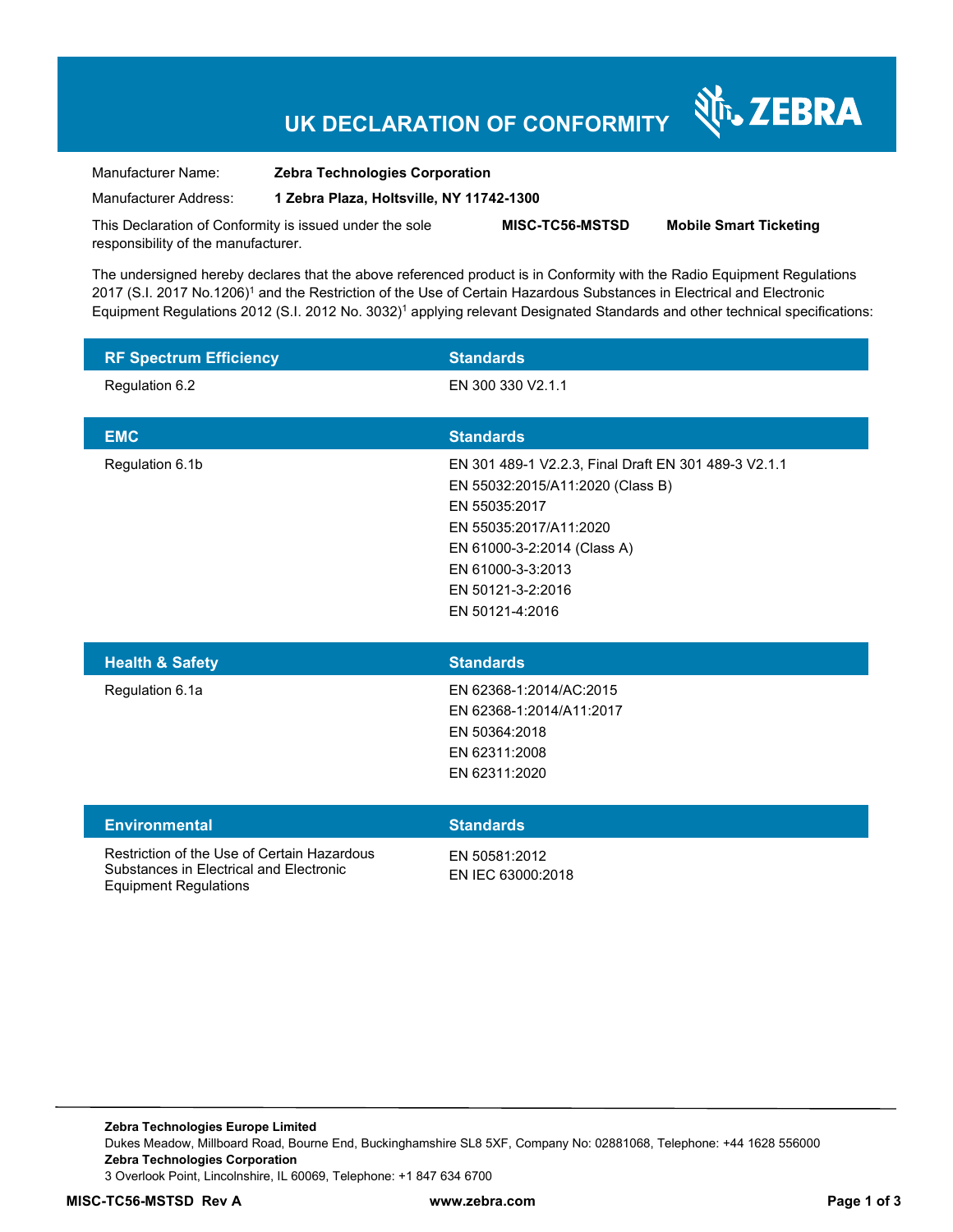## **UK DECLARATION OF CONFORMITY**

With regard to the Radio Equipment Regulations 2017 (S.I. 2017 No.1206)<sup>1</sup>, the conformity assessment procedure referred to in regulation 41(4)(a) and detailed in Schedule 2 has been followed.

 $^{\rm 1}$  As amended by applicable EU withdrawal legislation implemented at the time of issuing this declaration

**Signed on behalf of Zebra Technologies Corporation** 

*(Signature of authorized person)* Marco Belli Rev: A Sr. Manager, Regulatory **Date: 8 September 2021** Place: Bourne End, UK

र्शे<sub>ि</sub> ZEBRA